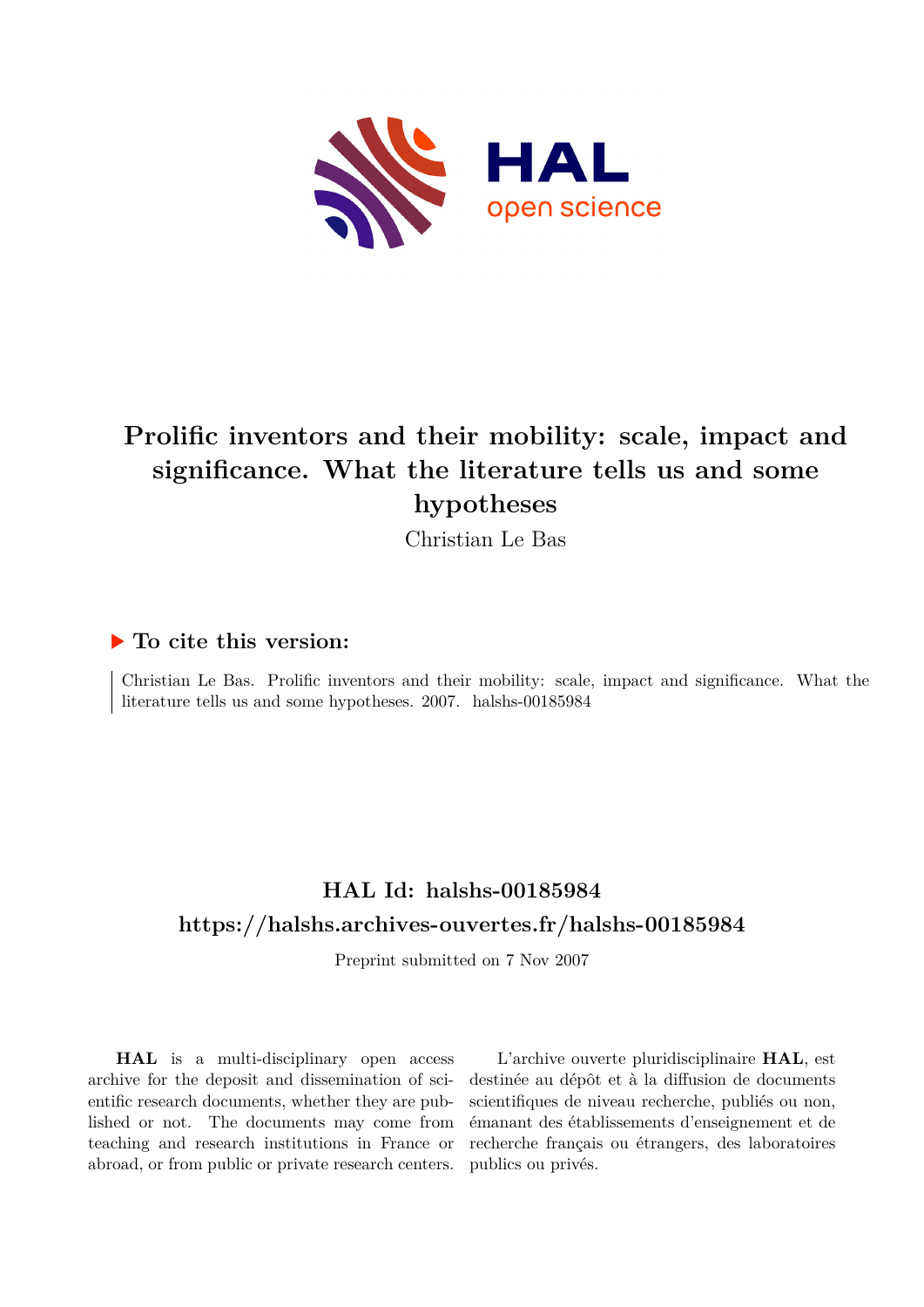# **Prolific inventors and their mobility: scale, impact and significance. What the literature tells us and some hypotheses<sup>1</sup>** .

Christian Le Bas LEFI, Institut des Sciences de l'Homme 14, avenue Berthelot 69363 LYON cédex 07 christian.lebas@univ-lyon2.fr

#### Abstract

In this paper we survey the literature dealing with the category of prolific inventor. We set out some elements regarding nature, scale, significance and impact of the mobility of this population of prolific inventors. In particular the paper suggests an analysis that measures the effects on mobility on individual inventive productivity and the value of invention. We call "prolificness" the capacity to accumulate knowledge and experience through mobility (that is to say through their capital of contacts and interactions).

The first goal of this paper is to survey the literature dealing with the category of prolific inventor. It is a piece of a larger research project that aims to assess the mobility of this population of prolific by measuring its effect on the individual inventive productivity and the value of invention (see footnote 1). As a consequence we survey the literature on inventor mobility<sup>2</sup> as well. In the last part we give some insight on what we call "The Economics of prolificness".

### **1. Literature Survey on prolific inventors**

a. The precursors. In the literature there are three basic references. First the well-known seminal study of Lotka (1926). He observes that the number of highly productive scientists was a relatively small fraction of all scientists. Acknowledging that a population of highly prolific inventors does exist, he suggests a law for laying out their distribution. Secondly, the study from Levine (1986) analysing the statistical distribution of a bulk of patents from a sample of 7392 inventors who received 9 patents or more under the time period 1975-1984. He observes the frequency distribution of patent output per inventor revealing "an

<sup>&</sup>lt;sup>1</sup> The research has been funded by ANR (project n° 06-APPR-002-001)

 $2^2$  Up to now, we still do not have studies on the professional mobility of prolific inventors.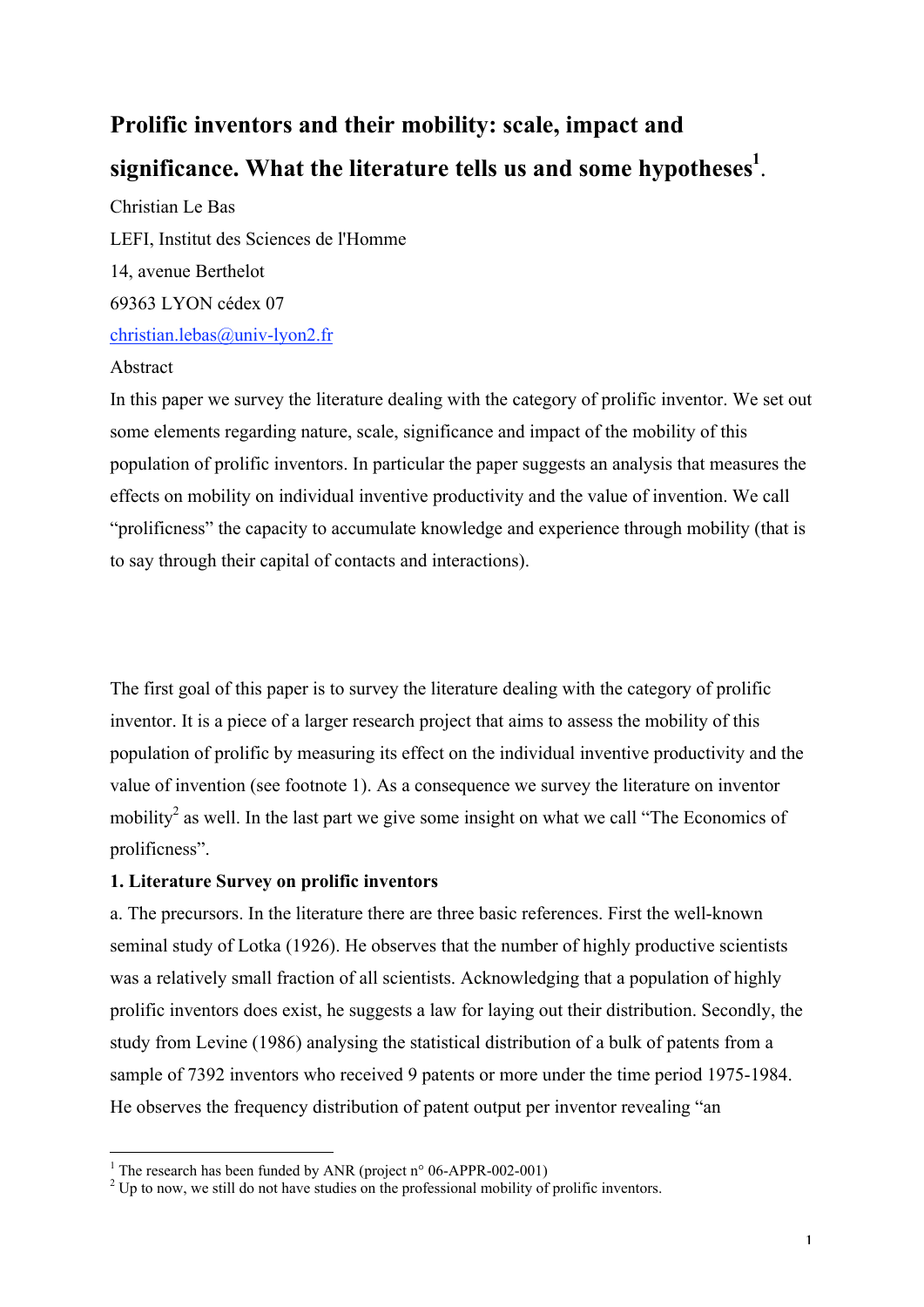approximately logarithmic decline". He performs a patent citations analysis on a random sample of 45 prolific inventors and finds that there is no statistically significant differences as far as the average citations across the range of inventor patent outputs. This is interpreted as follows: the value of patent (patent quality) does not decrease as the quantity of patent per inventor increases. This point is particularly important since it underlines that there is decreasing returns as far as the productivity of prolific inventors is concerned. Thirdly, the Narin and Breitzman (1995) seminal paper on "highly prolific inventors". They investigate 4 companies in the area of semiconductors and they perform an "inventor name unification" (3000 inventors). Every inventor is given credit for the whole invention regardless the number of co-inventors (Narin and Breitzman, 1995: 510). They emphasises the key role of a few researchers that "seems to be a law of nature": "One, two or three individuals are really driving their laboratory….companies should make effort to retain and nurture these key contributors". This study constitutes really the first modern study on prolific inventors even if it is on a limited sample of inventors and patents<sup>3</sup>.

b. The previous studies from the LEFI research team (University Lyon 2). Latham, Le Bas and Touach (2006) using date from USPTO have untaken to measure the scale and assess the scope of prolific inventors from four countries (France, Japan, Germany, U-K). They find (see table 1) that Japan and Germany are the two countries having the larger proportion of prolific inventors (more than 9 patents over the period of time 1975-1999). They show that one consequence of the persistent productivity of prolific inventor is that the proportion (in comparison of the total amount of patents) of patents including in a prolific inventor is very large, between 40 and 94 % along the different countries (see table 2)<sup>4</sup>.

| Number of patents | France | Germany | UK.    | Japan  | <b>TOTAL</b> |
|-------------------|--------|---------|--------|--------|--------------|
|                   | 56,72  | 50,24   | 52,14  | 42,74  | 47,32        |
| $2 - 9$           | 38,76  | 41,83   | 42,03  | 45,89  | 43,59        |
| 10-49             | 4,36   | 7,41    | 5,60   | 10,64  | 8,53         |
| 50 et plus        | 0,16   | 0,53    | 0,23   | 0,73   | 0,56         |
| <b>TOTAL</b>      | 100,00 | 100,00  | 100,00 | 100,00 | 100,00       |

Table 1. Distribution of inventors according to the number of US patents by country, 1975-1999 (%)

Source: Latham, Le Bas and Touach (2006)

 $\overline{a}$ 

Table 2. Patents including a prolific inventor by country, 1975-1999

<sup>&</sup>lt;sup>3</sup> A note from the USPTO (1998) giving the name of prolific inventors receiving utility patents from 1988 to 1997. The Ernst et al. (2000) study show that very productive inventors are associated to valuable patents.

<sup>&</sup>lt;sup>4</sup> Their results must be considered as temporary because the data set has been quickly built up. Very recently in the same vein Harhoff and Hoisl (2006) noted few inventors produce the lion's share of inventions within an R&D department.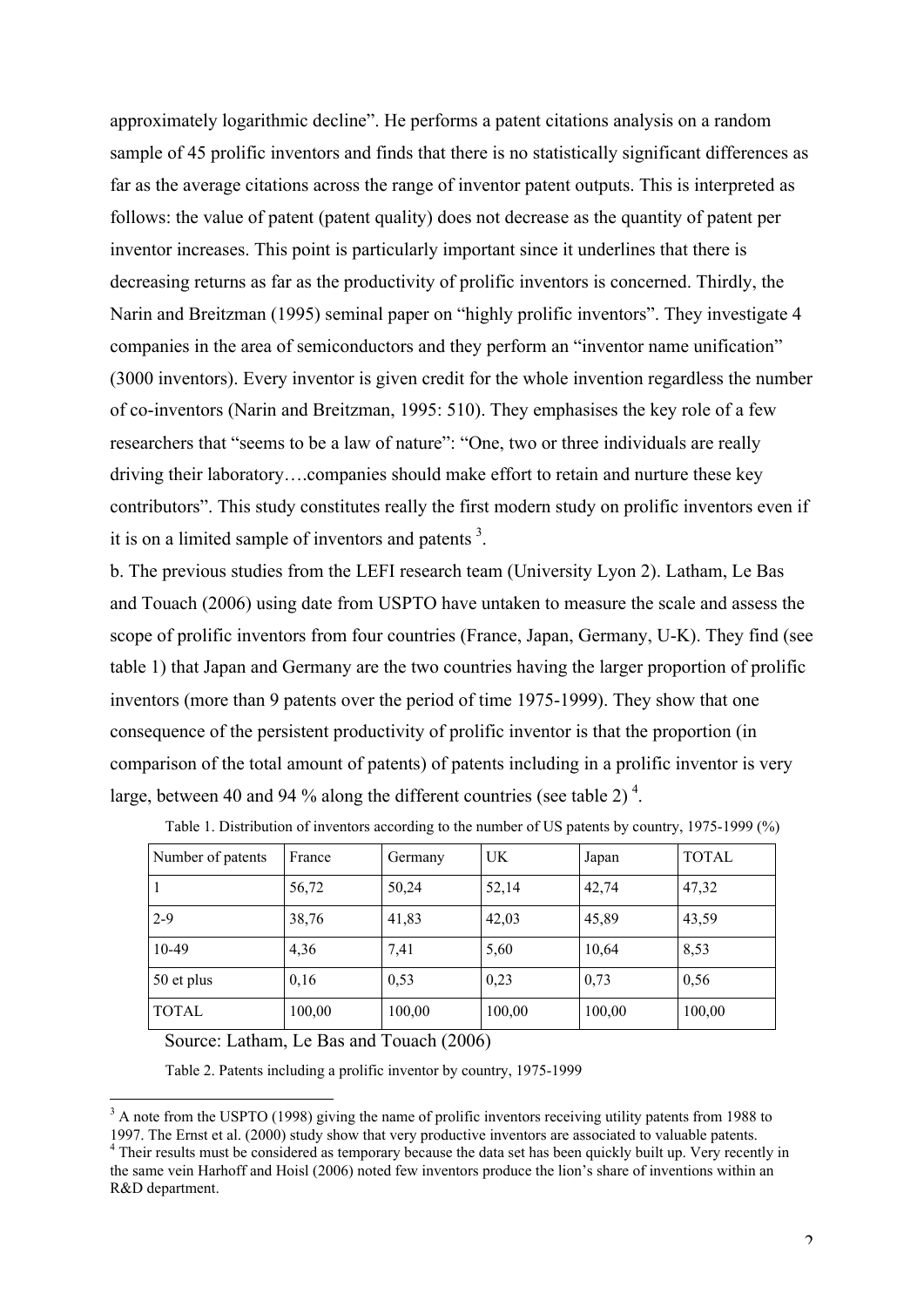|                                                                     | France | Germany | UK.    | Japan   |
|---------------------------------------------------------------------|--------|---------|--------|---------|
| Number of US patents                                                |        |         |        |         |
| including a prolific                                                |        |         |        |         |
| inventor                                                            | 26.299 | 111.985 | 24.448 | 368.844 |
| Proportion of US patents<br>including a prolific<br>inventor $(\%)$ | 40.45  | 65.93   | 42.29  | 94.41   |

Source: Latham, Le Bas and Touach (2006)

Latham *et al*. (2006) use the same data base of patents granted by the US Patent Office to French, German and British inventors over the period from 1975 to 1999 and the NBER data base. Negative binomial multiple regression models support for the hypotheses that both prolific and foreign inventors tend to be parts of larger teams of inventors<sup>5</sup> and that both prolific and foreign inventors tend to produce inventions having more value (value being measured by citations).

c. The Trajtenberg inventors patent data set (Trajtenberg, 2004 et 2007). Trajtenberg has undertaken to build up a large data set on the inventors. Knowing that in patent document we can observe their name, first name and address, there are a lot of difficulties and traps. He suggests a two stages methodology for matching the names of inventor using the SOUNDEX coding. A first assessment from the NBER Patent Data File (1975-1999) allow him onto 2 million patents and 2 inventors per patent on average to find 4,298 912 records. After matching it with the Trajtenberg procedure we obtain 1,565 780 inventors. As a first comparison with there is 58% with just one patent, and 5% with 10 patents or more  $6$ . Of course the research implemented by Trajtenberg (2007) does not deal with the population of prolific inventors, but represents a very rich tool for measuring and mapping it.

#### **2. Inventor mobility: scale, determinants, theoretical background**

a. Scale. The data set worked out by Tratjenberg (2007) enables us to trace the mobility of inventors among other issues. First of all mobility of inventors across assignees: for the overall sample of US patent we find 216, 581 (33% of the overall population of inventor) as a number of inventors movers<sup>7</sup>. The number of mobile inventors across countries: 12 371 for

<sup>&</sup>lt;sup>5</sup> Harhoff and Hoisl (2006) observe that the dynamics of R&D team is salient feature of invention process.

<sup>&</sup>lt;sup>6</sup> This result is in accordance with those found by Latham, Le Bas and Touach (2006).

 $7$  But Tratjenberg acknowledges there is a need to consolidate assignee code.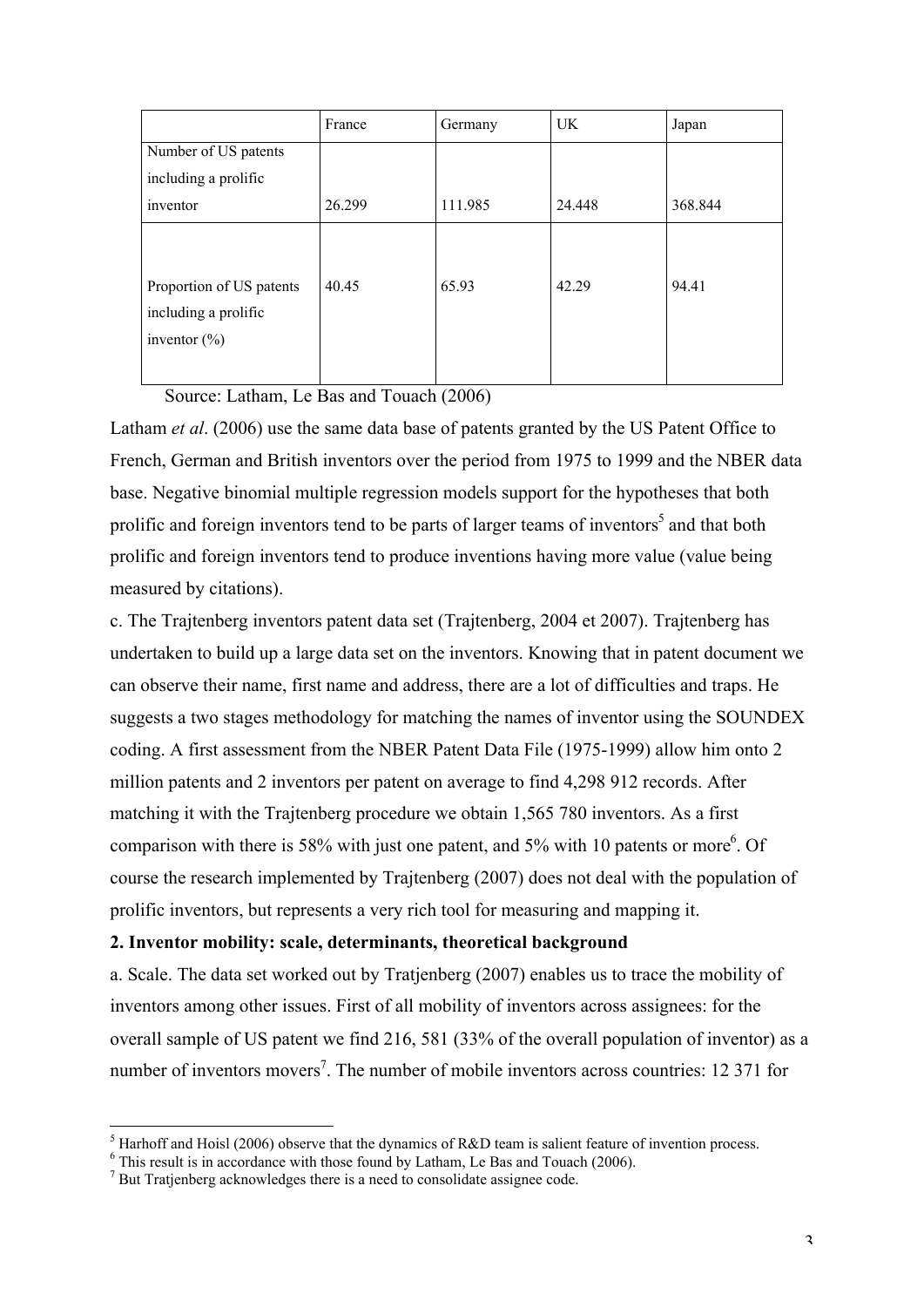one country move, at the other 1 only inventor moves through 6 countries. Kim et al. (2005) have conduct a study on US patents and inventors with the Tratjenberg' method onto two industries: pharmaceutical and semiconductor. They add dissertation abstract to inventor data for mapping and explaining the international knowledge flows. They find out an increase in the extent to which US innovators access researchers with foreign R&D experience. The PATVAL survey gives the number of times the inventor changes employment after the one of the patent: one time 14, 22 %, two times 5,15 %, three times 1,53 %, more 0,78 %. It means roughly speaking 20% of employers on a time period of 10 years. Of course the time periods differ across the studies but the main finding of that story is that

## b. Determinants

 $\overline{a}$ 

employer mobility is, if not large, very significant<sup>8</sup>.

Tratjenberg (2007) regresses (negative binomial function) the number of moves across assignees (per inventor). He adds variables as age (= 1999 – year of first patent), different from: patent duration = last year – first year. The moves of inventors are correlated with "younger" inventors (sign of age = negative), inventors having more patents in Drug and medicine, inventors having more partners (large R&D team?), inventors more technologically specialised (less technologically diversified), inventors having more important patents (more citations) but the reverse in Japan, inventors US (versus Japanese). One result deserves a greater attention: it seems that *more "valuable" inventors move more*. But what is the causality<sup>9</sup>? Hoisl (2006) observe that mobile inventors are more than four times as productive (patent per inventor divided by the age of inventor in 2002 minus 25) as non-movers (survey of 3049 German inventors). The level of education has no influence and *an increase of productivity decreases the number of moves.* In the post-move period inventors produce more patentable innovation that are characterized by more value (survey of 3049 German inventors), but the gains of mobility dissipate over time.

The two authors Tratjenberg (2004) and Hoisl (2007) finally consider as a very significant finding that the inventor creating more value for invention are more mobile, but Hoisl (2007)

 $8$  Intra-firm mobility inside R&D network stays still important. According to Criscuolo (2005) short-term forms of mobility are less costly and effective inside MNC.

 $9$  Turner (2003) studying the mobility of researchers in Physic (CNRS) found an elasticity quality of publication/ mobility of researchers = 0,3 citation more with mobility. Here the causality runs from mobility to quality.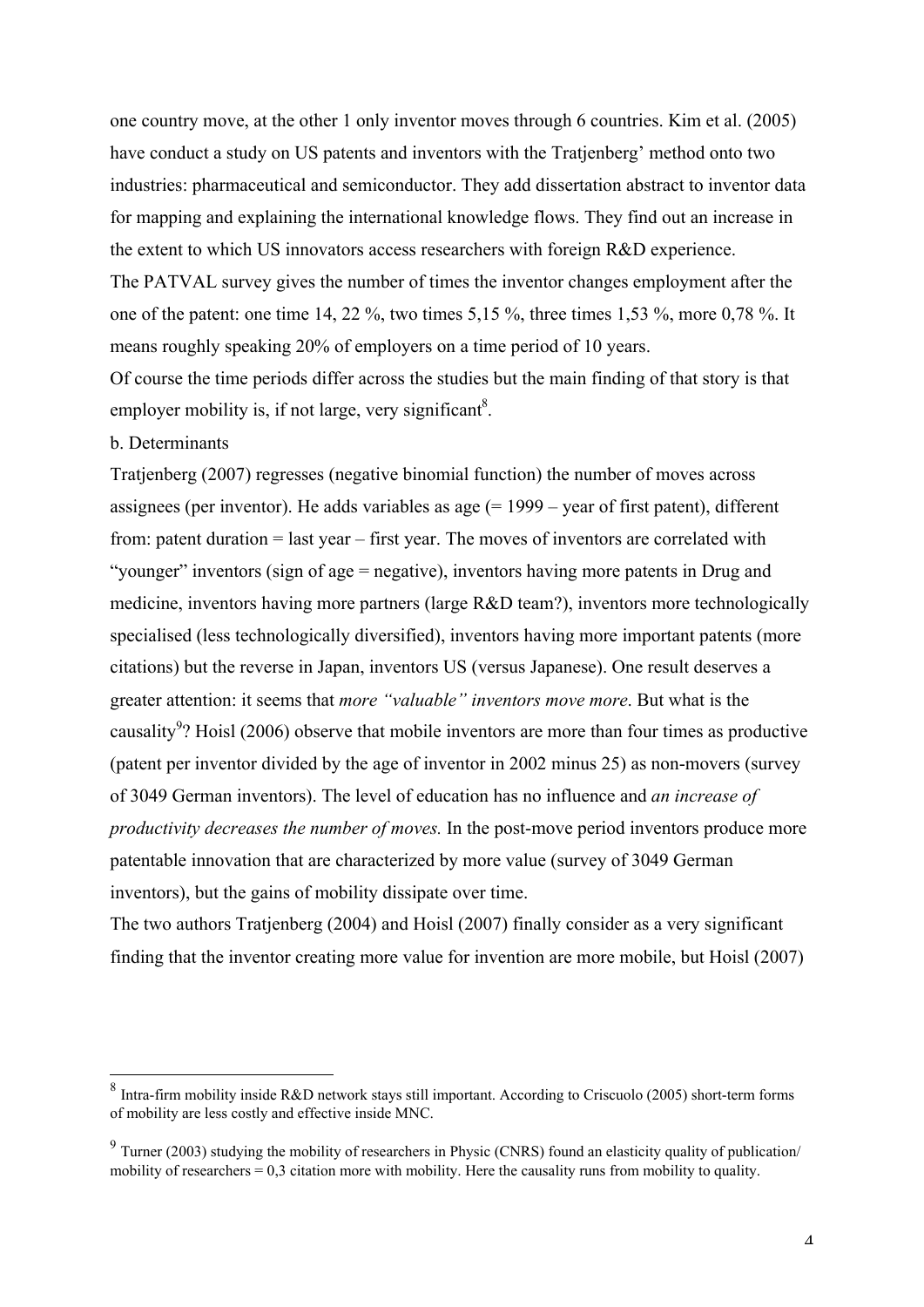only tests the causality productivity of inventor  $\rightarrow$  inventor mobility, and find that more productive inventors (prolific inventors?) are not more mobile $10$ .

c. Theoretical background

In the Economics of Knowledge, the state of the Art as far as mobility is concerned, is well encapsulated by Teece (1982: 45): "The transfer of key individuals may suffice when the knowledge to be transferred related to the particulars of a separable routines,…only a limited range of capabilities can be transferred … . More often than not, the transfer of productive expertise requires the transfer of organizational as well as individual knowledge". Inventor mobility is key mechanism to transfer tacit knowledge between firms and then a mean for technological diffusion (Almeida and Kogut, 1999; Rosenkopf and Almeida, 2003; Stolpe, 2002) or personnel rotation as a mechanism of knowledge (Kane et al., 2005)<sup>11</sup>. Transferring A study from Song et al. (2003) on the patenting activities of engineers shows that mobility is a special type of learning at the firm level: learning-by-hiring. Through the hiring of inventors the firm can get access to the inventor *capital of contacts* (Breschi et Lissoni, 2003). In the frame of the standard Microeconomics it is acknowledged that individual mobility is an important source of knowledge externalities (Moen, 2005), in other terms "Knowledge flows

But there is another face to the coin: mobility is a part of human capital formation, through mobility individual increases his/her knowledge capital ("learning by moving"). This explains the importance of strategic mobility.

d. New context for inventor mobility: the frame of strategic mobility

are localized to the extent labour mobility also is" (Breschi et Lissoni, 2003).

High tech firms actively encourage defection among competitors' technological personnel (Kim et Marschke, 2004): "If you have trouble with the competition, simply raid its talent". This pushes the firms to patent in order to protect their Intellectual Property against leakage through inventor mobility. Gilson (1999) explain (partly of course) the greater success of Silicon Valley as compared to Route 128 by the fact that while California and Massachusetts respect the Trademark Act protecting the loss of trade secrets through mobility, Califormia prohibits (Massachusetts enforce) "post-employment restrictive covenants" (also known as "employee non-compete agreements", non-compete restricts a departing employee from accepting new employment with a competitor for a specified time and geographical jurisdiction, Fleming and Marx (2006). Fleming and Marx (2006) show that there is a greater

<sup>&</sup>lt;sup>10</sup> For Hoisl (2007) a move increases productivity but an increase in productivity decreases the probability to observe a move.

<sup>&</sup>lt;sup>11</sup> This matches the knowledge "reuse" (Langlois, 2001), a type of increasing economies of scale at the core of economic growth.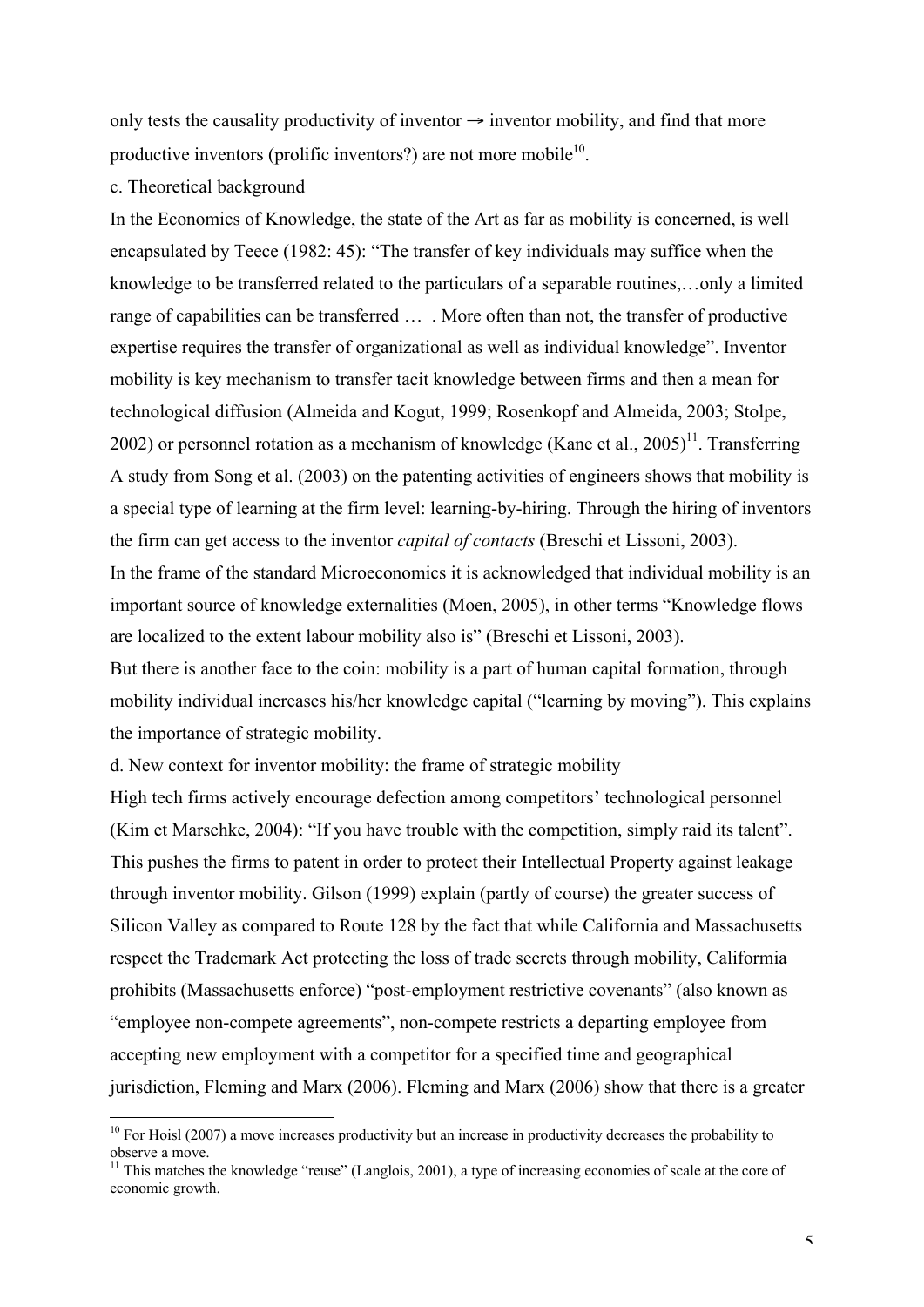mobility within and toward US regions that do not enforce non-compete agreements (noncompete restrict a departing employee from accepting new employment with a competitor). In this context mobility is pulled by rival firms and is not totally governed by the inventor rational decision. There are some grounds for thinking that strategic mobility has increased in the recent period of time (at least in the USA).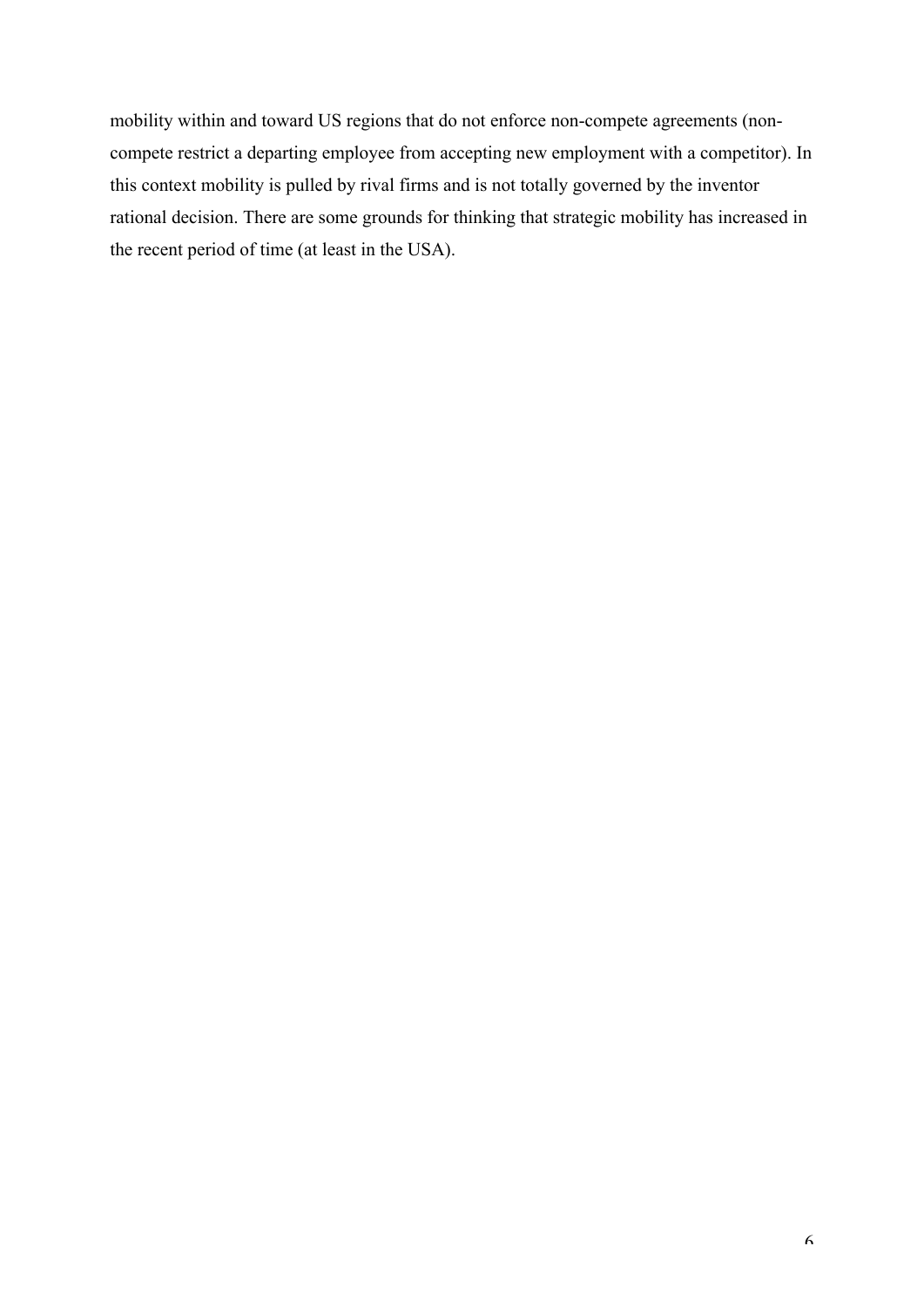#### **3. The Economics of prolificness**

One basic characteristic of prolific inventor is that individually he produces more patents (productivity) and patents having more value. By *prolificness* we denote the twin process of high inventor productivity and great value of inventions produced by these inventors. To put it simply there is a relationship between the quantity and the quality of invention<sup>12</sup>. There is an accumulation of knowledge and experience behind the accumulation of patents. Our point of view is founded upon the empirical evidence from two basic studies. First the paper from Gambardella et al. (2005) using the PATVAL survey (7000 patents). They note the characteristics of the inventor, his past number of patents is the *more important* (we underline) determinant of the private value of invention (gathered through a survey) than the characteristics of organization in which he is employed<sup>13</sup>. Secondly the research from Latham et al. (2006) confirms this result. Using a data set of patents granted by the US Patent Office to French, German and British inventors over the period from 1975 to 1999 they estimating a relationship explaining the citations received by each patent. Prolific inventors tend to produce inventions having more economic value. We now need to explain why there such a relationship between quantity and quality $14$ . Nevertheless some intriguing stylised facts emerge from other empirical studies. For instance Mariani et Romanelli (2006) find with a sample of 793 European inventors drawn from the so-called PATVAL survey that individual and organisational characteristics affect the level of single inventor productivity (*quantity* of patent) after controlling for countries and sectors<sup>15</sup>. By contrast these factors produce no direct effect on the value of patent measured by the number of forward citations (*quality* of patent). Only the scale of the research project has a small effect the value of patent on what Latham et al. (2006) point out as well.

We can hypothesize Prolific inventors are "technological goalkeepers" who mediate the flow of knowledge into the research organization (Allen,  $1970$ )<sup>16</sup>. In a sense they act as "Knowledge integrators" (see Latham et al., 2006). This knowledge worker plays a prominent

 $\overline{a}$ 

<sup>&</sup>lt;sup>12</sup> By contrast Mariani (2005) has suggested the existence of a trade-off between patent quantity and patent quality at the inventor level.

 $13$  In other terms there is no choice between quantity and quality: quantity  $\overline{\phantom{a}}$  quality.

<sup>&</sup>lt;sup>14</sup> Mariani and Romanelli (2007) claim the relationship between quantity and quality is not direct but indirect: when an inventor produces a lot of invention the probability a technological hit is increased.

<sup>&</sup>lt;sup>15</sup> Age, academic degree and involvement in large research team.

<sup>&</sup>lt;sup>16</sup> Levine (1985) adds they are recognized as sources of information, top performers, valuable to the organization in meeting its technical objectives.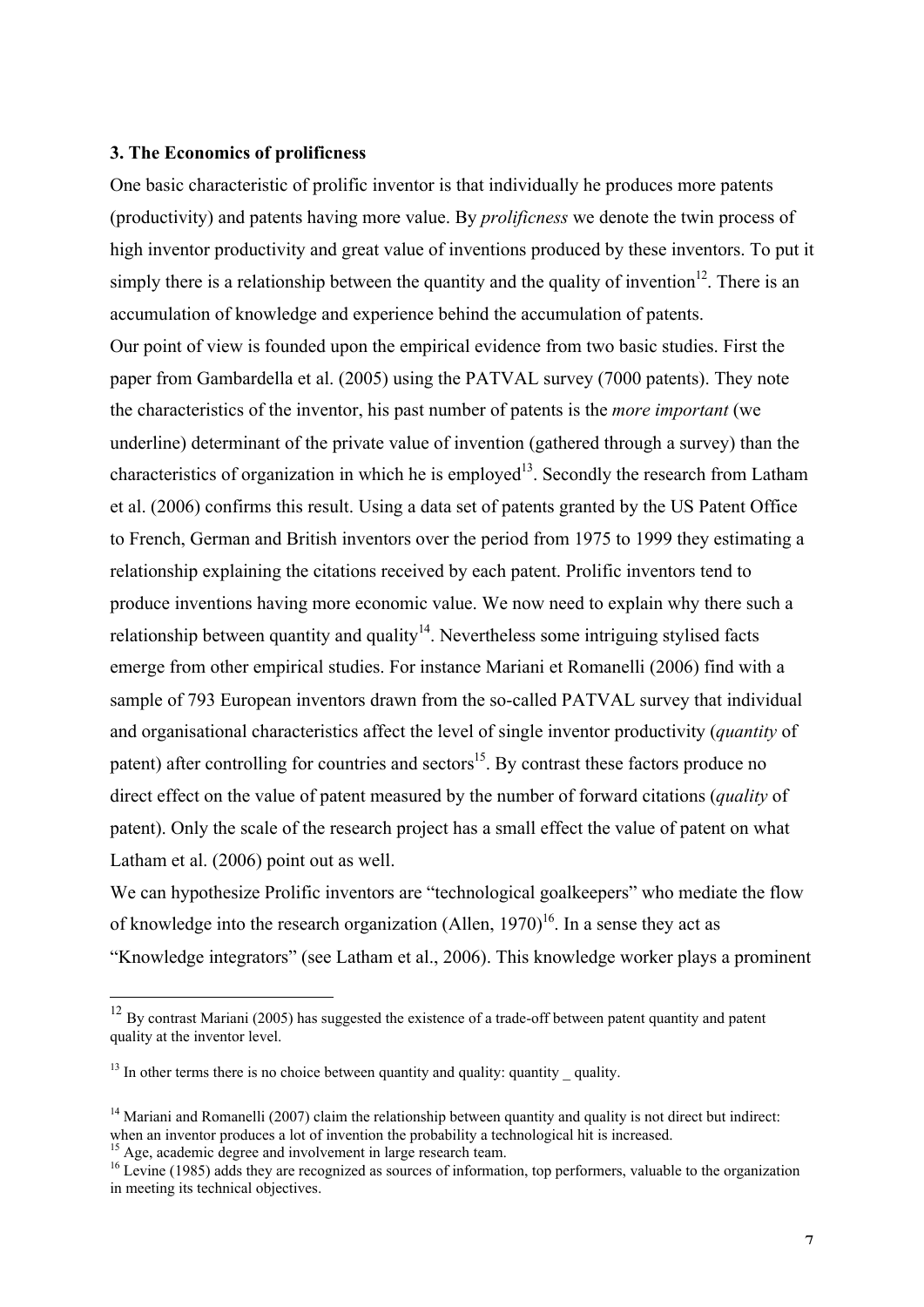role in the design, development and integration of pieces of knowledge within a department of research. In the invention team there are people with different technological and scientific specializations. Prolific inventor and his/her Engineering knowledge are basically important. He/she increases the rate at which individuals and organizations learn and consequently achieve sustainable competitive advantages. The prolific inventors are innovation "champions". Prolific inventors through their professional mobility might be viewed as "knowledge translators" or "knowledge broker"<sup>17</sup> between different firms, organizations and communities as well. They help to transfer some pieces of knowledge through the different communities they overlap at one or different points of time.

At this stage, it is relevant to put in relation prolific inventors and "stars scientists" model exemplified by Zucker and Darby (2002). A "stars scientist" is an individual with higherquality intellectual capital (measured in terms of number of citations), a "prolific inventor" is an individual with high intellectual capital (measured in terms of number of patents with likely higher values) at the beginning of their career or through their industrial evolution. A "star scientists" makes major discoveries (Zucker and Darby, 1996, 2001). That should be confirmed/infirmed for prolific inventor. In the biotechnology sector "the labour of the most productive scientists is the main resource around which firms are built or transformed" (generalized to high-tech industries, Zucker and Darby, 2006). The model of mobility of Stars scientists is from "Academe to Commerce", in others words technology transfer from University to Industry is important. Stars scientists are important in the process of technology transfer because of the value of their knowledge to the success of firms<sup>18</sup>. It is clear that Stars scientists and prolific inventors are two close categories of highly productive knowledge workers, the first in Science, the second in Technology. It may be some Stars scientists patent as well. As a result they could be prolific inventors too. The stars scientists are "entrepreneurial individuals". It may be prolific inventors are entrepreneurial university researcher (first defined by Etzkowit, 2003) Entrepreneurial researcher is an entrepreneur active towards technology transfer and partnership with industry. There are reasons to think that there are more numerous in the USA.

Conclusion: some temporary remarks.

a. From the literature a double relationship between prolificness and mobility must be considered:

<sup>&</sup>lt;sup>17</sup> See Brown and Duguit (1999) who define these two terms.

<sup>&</sup>lt;sup>18</sup> Zucker and Darby emphasize the importance of the tacit character of the new discoveries. Knowledge being embodied in individuals this implies "bench-level" collaboration which is measured by co-authoring.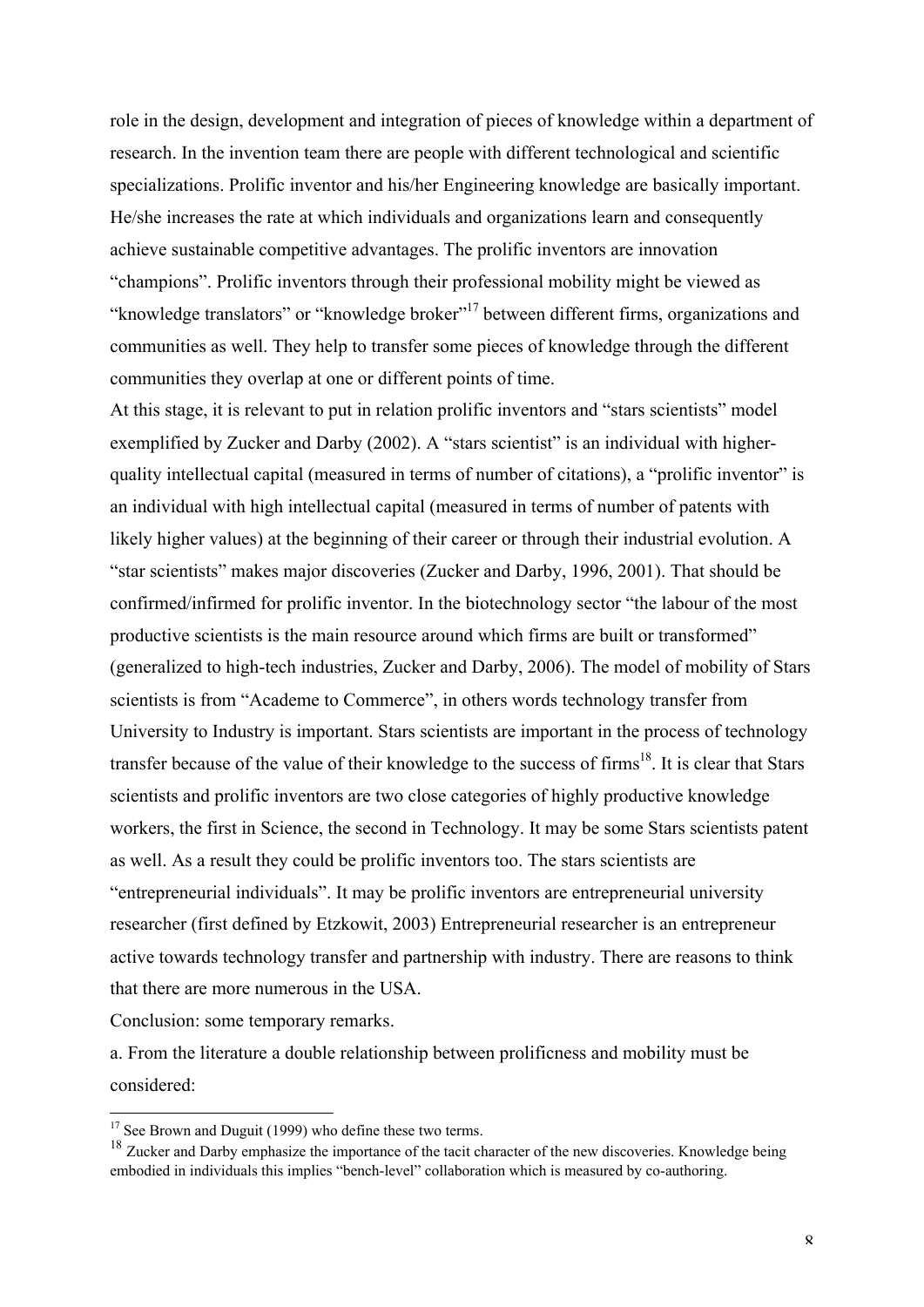1) The relationship prolificness  $\rightarrow$  mobility. A correlation between value of patents and high rate of inventor mobility is envisaged by Almeida and Kogut (1999). They observe a high rate of inter-firm mobility of skilled engineers who hold major semiconductor patents. This evidence is in favor of the idea that prolific inventors are more mobile than the others. By contrast, Hoisl (2007) show that high productive German inventors are less inclined to move. This result is consistent with the Schankerman et al. (2006) findings when they note that inventors in software who are very productive, have a decreasing probability to move assignees as their career progress (conversely: less productive inventors have larger probability to move in later periods of their career).

2) The relationship between mobility  $\rightarrow$  prolificness. Hoisl (2007) show multiple moves German inventors produced patents with more value (measured by the economic value gathered through a survey). By contrast, Schankerman et al. (2006) found that the variable "cumulative moves of inventors" has no effect on the patent value measured by forward citations. In fact the authors estimate two different equations for explaining the number of citations received (a proxy for patent quality). The first indicates on a robust effect of moves between assignees on patent citations**.** The second contains a new variable "mean citation for the prior patents of the inventor" that plays the role of individual inventor's fixed effects. On the one hand this variable has an important significant effect, on the other there is no longer impact of moves on patent citations after controlling for this individual effect<sup>19</sup>. Our opinion is that this variable gives at each period of time a measure of the inventor intellectual capital. For this reason we can suspect in fact a correlation between the variable moves and this variable since moves participate to the inventor intellectual capital formation. In the relationship mobility/value of patent it may be there are Country effects since the institutions governing the worker mobility differ across countries. For instance Trajtenberg (2004) has shown the Japanese inventors are less mobile than the American one. This result is of course linked to the employment rules of the large industrial Japanese firms.

The work of Allison and Steward (1974) on productivity differences among scientists enable us to understand why the differences in inventor performance (in terms of invention) persist if not increase. In the world of Science because of feedbacks in terms of resources or recognition the highly productive scientists maintain or increase their productivity. In the world of research on Technology a not too different mechanism seems to work: a good

<sup>&</sup>lt;sup>19</sup> Interestingly Schankerman et al. (2006) note mobility "breeds" mobility: (software) inventors who have already moved in the past are more inclined to move again.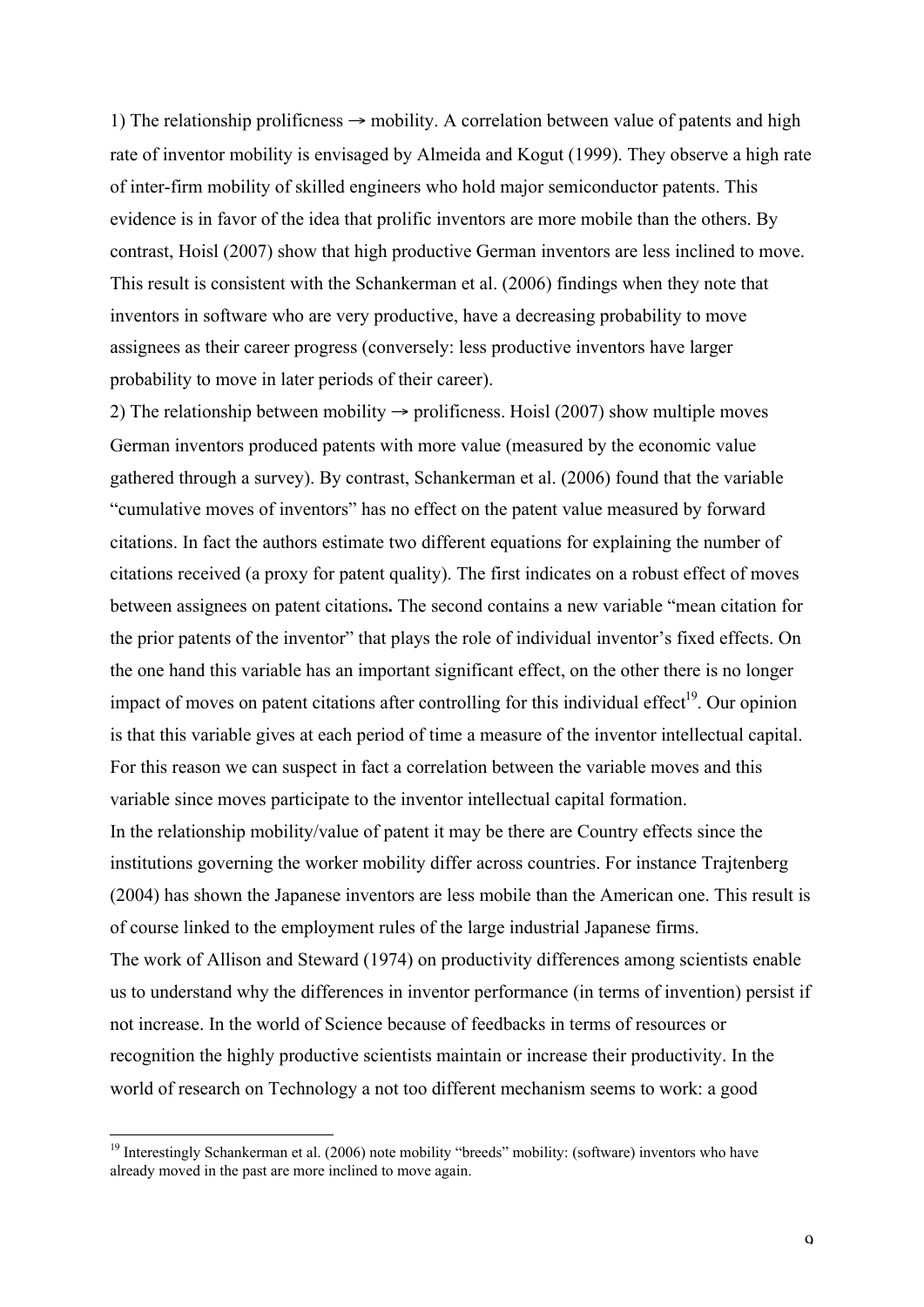inventor will receive more resources and as a consequence will be implicated in more projects. There is the possibility that he leaves an organization for being hire by another organization. A virtuous circle (a self-reinforcing process) is at work. In the very beginning of our empirical study we observed two kinds of prolific inventors: the fast prolific inventors and the persistent prolific inventors. The first kind of inventors patent a lot on a short time period, while with the second type an inventor becomes prolific after a longer time period (of learning?). It might be the threshold of 15 patents and industry characteristics play a role in this story.

b. From the different studies it seems that the importance of countries characteristics emerges and may be more important than the sector (or technology) differences for explaining the inventor mobility:

- For Japan the style of employment management in the large firms is characterized by the persistent presence of the workers within the same firm

- For Germany the existence of German employees'inventions act creates a singular situation - For USA the surge of starts-ups and the very large transfer of individuals from University to industry could affect the relationship between mobility and inventive productivity. In this country some evidence shows that the share of prolific inventors of large firms fell from 72 % to 69 % and the one of small firms rose from 12 % to 16 % from the mid 90's and earlier in the next decade (CHI Research Inc., 2004). The same study points out 1) that small firms were particularly attractive destinations for "elite" inventors<sup>20</sup> working for public sector organizations and 2) that elite inventors tend to move into the same category of firms (large versus small).

One basic hypothesis of the research is that knowledge (labour) markets is more important than Knowledge (non-market) spillovers. In this context it seems important to measure the extent to which the prolificness and the mobility of prolific inventor could explain firm R&D performance<sup>21</sup>.

<sup>&</sup>lt;sup>20</sup> Elite inventors have at least 10 patents in the time period (1993-95 and 2000-02) and at least one paten in each period.

<sup>21</sup> Work soon undertaken by Redor (2004).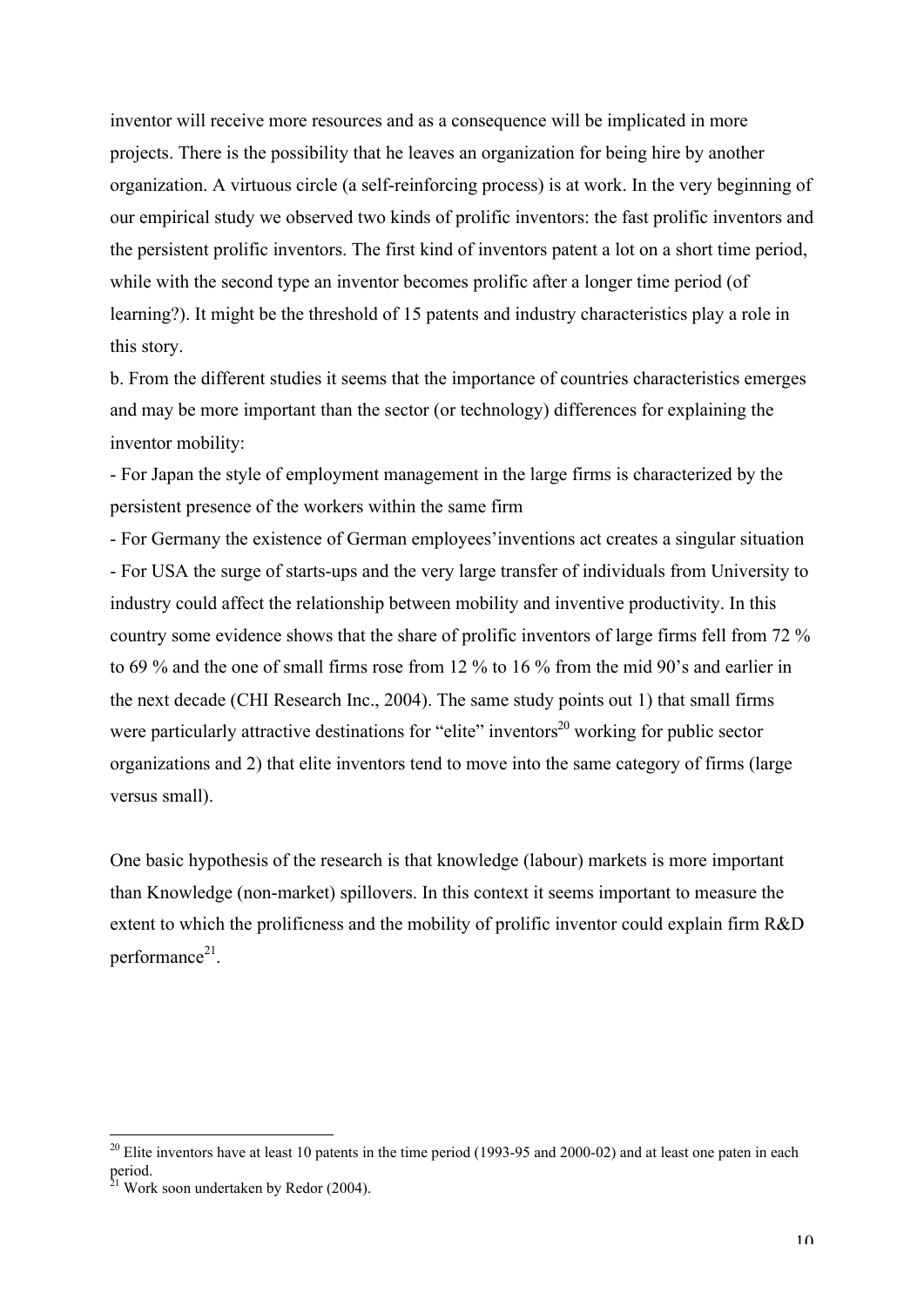References

Allen T. J., (1970), "Roles in technical communication networks", *in* C. E. Nelson, D. K. Pollock, (eds.), Communication among Scientists and Engineers, pp. 191-208.

Allison P.D. et Steward J.A., (1974), Productivity Differences Among Scientists : Evidence for Accumulative Advantage. *American Sociological Review*, Vol. 39, N°4, pp 596-606.

Almeida P. et Kogut B., (1999), Localization of knowledge and the mobility of engineers I regional networks. *Management Science*. 45 (7): 905-917.

Breschi S. et Lissoni F., (2003), Mobility and Social Networks: Localised Knowledge Spillovers Revisited. CESPRI WP n° 142.

Brown B.S. and Duguid P., (1998), Organizing Knowledge. California Management Review, Vol. 40, N° 3.

Brusoni S. and Prencipe A., (2001), Unpacking the Black Box of Modularity: Technologies, Products and Organizations. Industrial and Corporate Change. vol.10 N°1. pp 179-205.

Etzkowitz H., (2003), MIT and the Rise of Entrepreneurial Science. Routledge.

Fleming L., Marx M., (2006), "Managing Creativity in Small Worlds." *California Management Review* 48, no. 4 (summer)

Gambardella A., Harhoff D., Verspagen B., (2006), The value of Patents. Paper presented at the NBER Confernec. The Economics of Intellectual Property. Cambridge (MA), July 19<sup>th</sup>.

Gilson, R. J. 1999. "The Legal Infrastructure of High Technology Industrial Districts: Silicon Valley, Route 128, and Covenants Not to Compete." *New York University Law Review* 74(3), pp. 575-629.

Hoisl K., (2007), "Tracing mobile inventors-The causality between inventor mobility and inventor productivity", *Research Policy*, n° 36, pp. 619-636.

Kane A., Argote L., Levine J., (2005), Knowledge transfer between groups via personnel rotation: Effects of social identity and knowledge quality, *Organizational Behavior and Human Decision Processes*, Volume 96, Issue 1, pp. 56-71.

Kim, J. et al. (2005), Creating a Longitudinal Research Worker-Establishment Matched Dataset from Patent Data: Description and Application to understanding International Knowledge Flows, SEWP. Research Conference, 19 october.

Langlois R. N., (2001), " Knowledge, Consumption, and endogeneous growth ", *Journal of Evolutionary Economics*, Vol. 11, n° 1, pp. 77-93.

Latham W., Bas C., Touach K., (2006), The prolific inventor as persistent inventor: an empirical study, avec William Latham et Karim Touach. in W. Latham et C. Le Bas (eds) The Economics of Persistent innovation, Springer. .

Latham. et al. [2006] Collective Knowledge, Prolific Inventors and the Value of Inventions: An Empirical Study of French, German and British Owned U.S. Patents, 1975-1998. Working Paper n° 2005-16. Department of Economics Alfred Lerner College of Business & Ecnomics. University of Delaware. Series. To be published in The Economics of Innovation and New Technology in 2008 in a special issue on Knowledge Governance.

Le Bas C., [2007], Mobilité des inventeurs, réseaux sociaux de connaissances et performance. Projet ANR. Miméo. (1926)

Levine L. O., (1986), Prolific inventors. A bibliometric analysis. Scientometrics, vol. 10, n<sup>o</sup>1-2, pp.35-42.